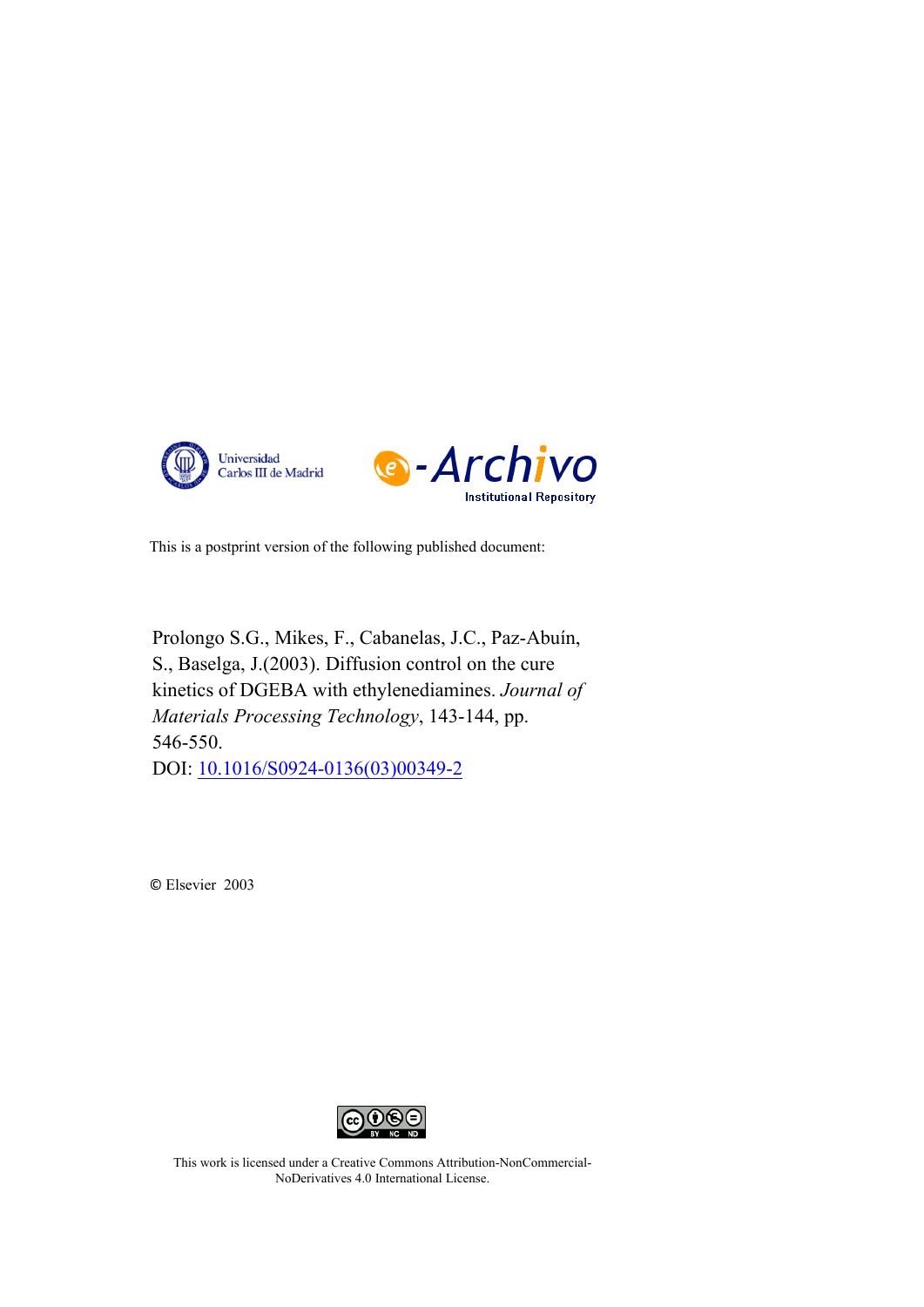# Diffusion control on the cure kinetics of DGEBA with ethylenediamines

S.G. Prolongo<sup>a</sup>, F. Mikes<sup>a</sup>, J.C. Cabanelas<sup>a</sup>, S. Paz-Abuín<sup>b</sup>, J. Baselga<sup>a,\*</sup>

<sup>a</sup> University Carlos III of Madrid, c/Butarque, 15 Leganes, Madrid 28911, Spain<br><sup>6</sup> GAIRESA, Valdoviño, A Coruña, Spain

*\*Corresponding author. E-mail address: jbaselga@ing.uc3m.es (J. Baselga).*

### **Abstract**

The cure kinetics of DGEBA with aliphatic diamines was studied on the diffusion-controlled region. Two different diamines (ethylene-diamine (EDA) and *N*-(methyl)ethylenediamine (MEDA)) were selected, to achieve different cross-linked networks. Additionally, reaction of DGEBA with butylamine was followed to compare non-cross-linked systems with the above mentioned ones. Curing temperatures were between 20 and 60 ◦C. Concentrations of epoxy and primary amine functionality were both followed by near FTIR, and *T*<sup>g</sup> was analyzed by DSC. An autocatalytic model was applied. Diffusion control kinetic in cross-linked polymers was analyzed in terms of free volume decrease. In that region, a model based on a WLF equation provides a good fi to the experimental data.

> *Keywords:* Thermosetting resins; DGEBA; Diffusion control; Free volume

## **1. Introduction**

Of all the thermosetting polymers, curing of DGEBA with amines has probably been the most extensively studied. Earlier work of Horie et al. [1] analyzed successfully the reaction by two different paths, one of them catalyzed by hydroxyl groups, which supplies a suitable mechanism for the polymerization reaction. This work was later modifie with no significan variations [2–4].

Nevertheless, epoxy curing leads to a highly cross-linked polymer with higher glass tr[ansit](#page-5-0)ion temperatures. At the last stage the reaction becomes diffusion-controlled and the classical kinetic scheme is not applicable. The proposed models for this region point to two directions. A classical approach [5] gives diffusion-co[ntrolled](#page-5-0) reaction rates in terms of  $(T - T_g)$  from a semiempirical WLF relationship. *T* is the curing temperature and  $T_g$  is the glass transition temperature of the system, and it is taken as the reference temperature. Actually,  $T<sub>g</sub>$  is dependent on conversion, increasing with time. The model loses it relation with the theoretical argument on [whi](#page-5-0)ch it is based, i.e., the free volume change in the system. What is more, the determination of glass transitions in highly cross-linked polymers is sometimes difficult The second approach is the application of semiempirical methods [6,7], which relate diffusion-controlled reaction rates with chemical reaction rate by exponential functions of  $\alpha - \alpha_C$ , where  $\alpha_C$  is a critical conversion corresponding to the beginning of the diffusion control.  $\alpha_C$  is difficul to evaluate with precision, so the diffusion control stage remains unsolved.

In this work we have studied the cure kinetics of the well-known system DGEBA/ethylenediamine (EDA), as well as other amines which lead to different cross-linked structures. Kinetics was followed at temperatures where vitrificatio occurs in the system and data were collected for a long time in that region.

## **2. Experimental**

## *2.1. Materials*

Bisphenol-A diglycidyl ether (DGEBA) (Aldrich, molecular weight 348 g/mol) was degasifie prior to use. EDA, *N*-(methyl)ethylenediamine (MEDA) and *n*-butylamine (*n*-BuA) were also Aldrich products. Both amines were boiled under reflu over potassium hydroxide and rectifie under nitrogen atmosphere.

#### *2.2. Methods*

# *2.2.1. Differential scanning calorimetry (DSC)*

A Perkin Elmer DSC-7 differential scanning calorimeter equipped with a standard Perkin Elmer cooling unit was used for measurement. Samples of weight 10–15 mg were employed. The glass transition temperature of stochiometric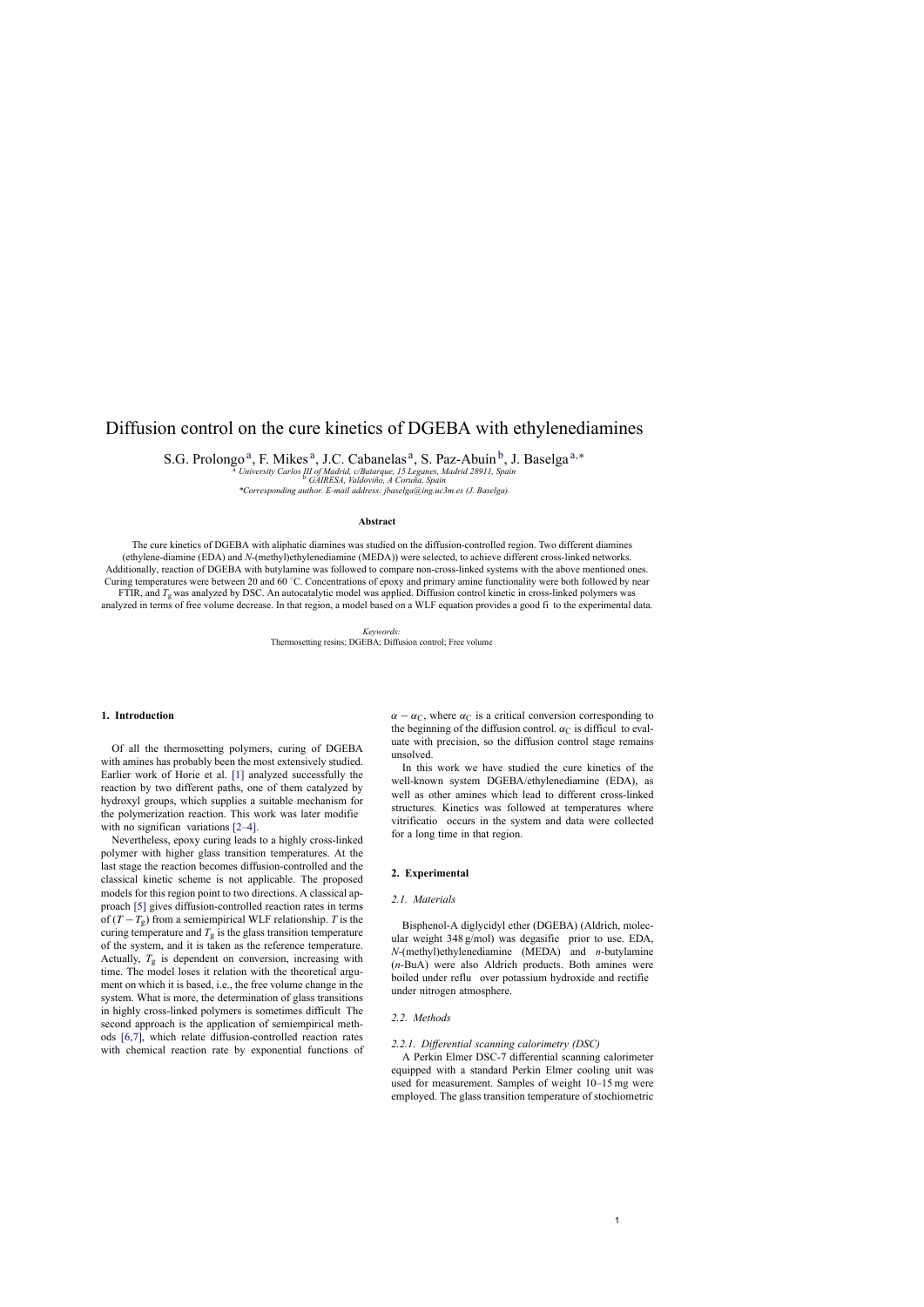<span id="page-2-0"></span>mixtures of DGEBA with the amines was measured for different curing degrees, with the computer software supplied by PE. Tests were performed from  $-50$  to 150 °C at a heating rate of  $10^{\circ}$ C min<sup>-1</sup>.

# *2.2.2. Fourier transform infrared spectroscopy (FTIR)*

A Perkin Elmer GX FTIR spectrometer was used to monitor the rate of disappearance of the epoxy ring and primary amino groups. All spectra were collected in the near IR  $(7000-4000 \text{ cm}^{-1})$ . Each spectrum was obtained depending on the curing temperature, by averaging 4–20 scans at  $4 \text{ cm}^{-1}$  resolution with scanning rate (OPD) of 0.2 cm s<sup>-1</sup>. Measurements at 40 and  $60^{\circ}$ C were carried out using a temperature controller SPECAC. The epoxide formulations were cured in disposable cells made from microscope-glass slide plates, with an optical path of 1.0 mm determined by the thickness of a Teflo spacer. The values of absorbance and integrated absorbance corresponding to ultimate curing were obtained after curing at 180 ◦C (DGEBA/*n*-BuA) or 200 ◦C (DGEBA/EDA and DGEBA/MEDA) for at least 2 h.

Band assignation was done according to literature [\[8–10\].](#page-5-0) The main features in spectra are: (i) a decrease in the epoxi band at around  $4530 \text{ cm}^{-1}$ ; (ii) a decrease in the primary amine group at 4938 cm<sup>-1</sup>; (iii) an increase in the hydroxyl band in the region around  $4800 \text{ cm}^{-1}$ . An isosbestic point between the disappearance of the epoxy band and the appearance of the hydroxyl group indicates that both are directly related and Beer's law is obeyed over a wide range of conversion [\[8\].](#page-5-0) Integrated absorbance was done at two different wavelengths, one corresponding to the reacting group and the other to an invariant CH band. Band areas were referred to the invariant one.

### **3. Results and discussion**

#### *3.1. Curing of DGEBA with the amine systems*

## *3.1.1. T*<sup>g</sup> *vs. conversion*

In Fig. 1 the variation on the glass transition temperature with epoxy conversion is represented for the three systems studied. The infinit  $T_g$  (i.e., the  $T_g$  for  $\alpha = 1$ ) is about 115 ◦C for DGEBA/EDA, 63 ◦C for DGEBA/MEDA, and  $0^{\circ}$ C for DGEBA/*n*-BuA. Good fi to the classical DiBenedetto equation [\[11\]](#page-5-0) were achieved for the firs one.  $T_g$  on DGEBA/*n*-BuA is almost invariable because there is no cross-linking on the system.  $T_g$  of DGEBA/MEDA does not have a good fi and has an anomalous variation for thermosetting polymers. The  $T_g$  of this system increases faster at medium conversions compared to higher conversions. As will be stated later, for this system tertiary amine appears in the early stages of the reaction and it can be responsible for this behavior.

#### *3.1.2. Reaction mechanism*

A modificatio of the classical kinetic mechanism developed early by Horie et al. [\[1\]](#page-5-0) was applied. This model takes into account two different reaction pathways, autocatalyzed and non-catalyzed. For stochiometric mixtures the following expression is achieved for a diepoxide/primary amine mixture:

$$
\frac{d\alpha}{dt} = (1 - \alpha)(\lambda + R)(B - 2\lambda - \alpha)
$$

$$
\times \left[K'_1 + K_1\left(\frac{c_0}{e_0} + \alpha\right)\right]
$$
(1)

where  $\alpha$  is the epoxy conversion,  $e_0$  and  $c_0$  are the initial concentrations of epoxide and catalyst, respectively. *B* is a



Fig. 1. Plot of glass transition temperature (*T*g) vs. epoxy conversion: DGEBA/EDA (squares), DGEBA/MEDA (triangles) and DGEBA/*n*-BuA (circles). Fit line was made with Dibenedetto equation.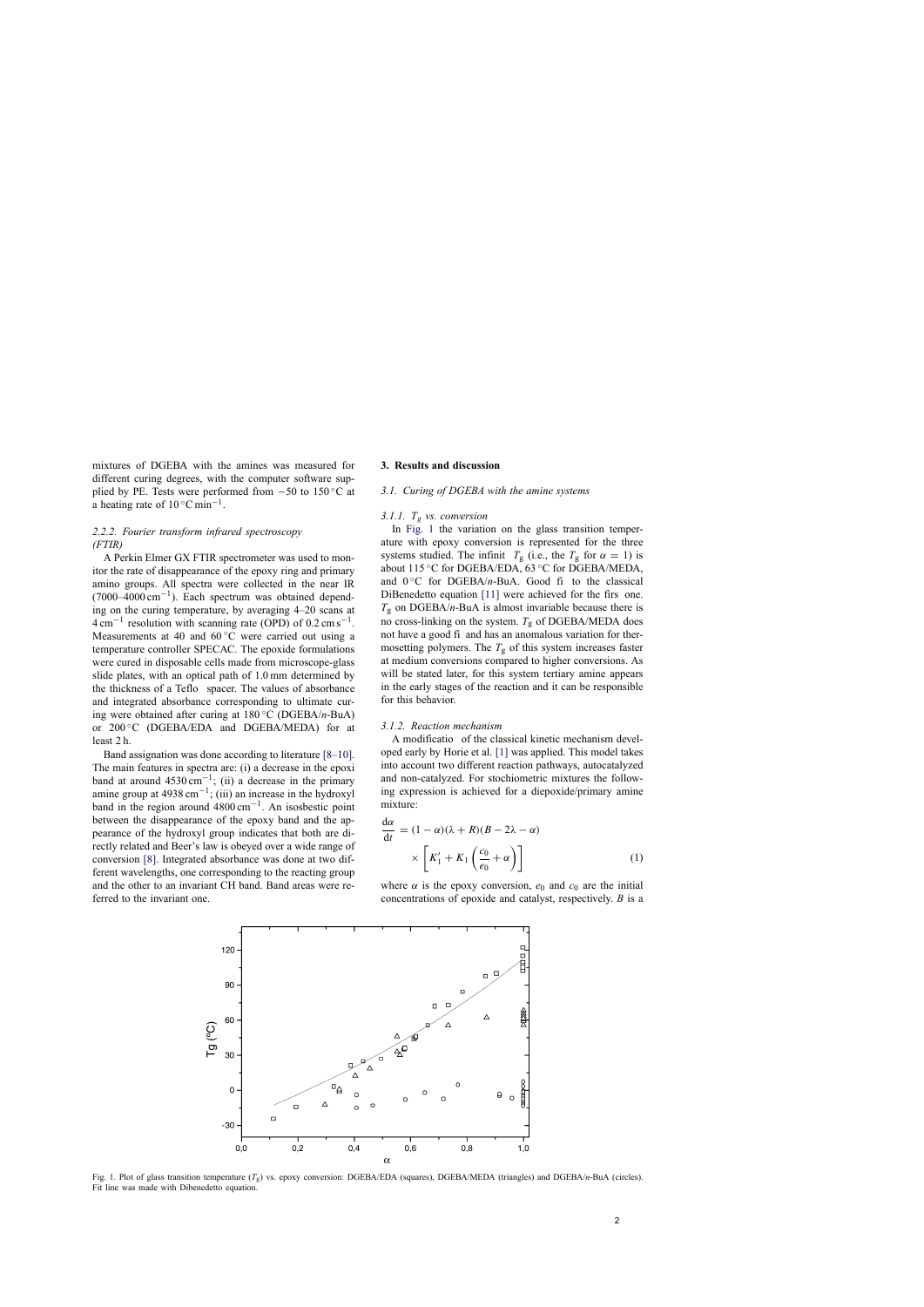<span id="page-3-0"></span>

Fig. 2. (a) Time variation of the primary, secondary and tertiary amine for the DGEBA/EDA system at 60 ◦C. (b) Time variation of the primary, secondary and tertiary amine for the DGEBA/MEDA system at 40 ◦C.

constant, which means the initial ratio primary amine/epoxy  $(B = 2a_{1,0}/e_0)$  and  $\lambda$  the ratio primary amine/ $e_0$  ( $\lambda =$  $a_1/e_0$ ).  $K_1$  and  $K'_1$  are the global rate constants for the autocatalyzed and the non-catalyzed pathways, respectively. *R* represents the ratio of the rate constants  $k_2/k_1$  (or  $k'_2/k'_1$ ) for the conversion of secondary amine into tertiary amine or from primary into secondary amine. Further details were published elsewhere [\[12\]. I](#page-5-0)n the case of the DGEBA/MEDA system, we found a very similar equation with only substitute *B* for  $3/2B$  ( $B = 2a_{1,0}/e_0 = 2a_{2,0}/e_0$ ).

The concentration of epoxy and primary amine was directly evaluated from the experimental data, and the concentration of secondary and tertiary amine were obtained by mass balances, which have the following expressions for *n*-BuA and EDA:

$$
a_2 = e_0(\beta - \alpha) \tag{2a}
$$

$$
a_3 = e_0(\alpha - \beta/2) \tag{2b}
$$

where  $\beta$  is the conversion of primary amino groups. In Fig. 2a the time dependence of concentration of primary, secondary and tertiary amine is shown for the DGEBA/EDA system at  $60^{\circ}$ C. For the DGEBA/MEDA system there are two types of secondary amino groups, the ones formed by reaction of the primary amine with an epoxy group, and secondary amino groups already present in the MEDA at the beginning of the reaction. Mass balances can be modified leading to Eqs. (3a) and (3b):

$$
a_2 = 2a_{1,0}\beta - e_0\alpha + a_2^N \tag{3a}
$$

$$
a_3 = e_0 \alpha - a_{1,0} \beta \tag{3b}
$$

where  $a_2^N$  and  $a_3^N$  are the concentration of secondary and tertiary amine attached to the methyl group, respectively. The time dependence of primary amine, overall secondary amine and tertiary amine concentration is shown in Fig. 2b for the DGEBA/MEDA system at  $40^{\circ}$ C. Unlike the DGEBA/EDA system, the concentration of tertiary amine does not have an induction period, and begins to appear at very low conversions.

If we consider the reaction rate for the primary amine, the following expression can be derived in all cases:

$$
\frac{(da_1/dt)(1/a_1)}{1-\alpha} = K'_1 + K_1 \left(\frac{c_0}{e_0} - \alpha\right)
$$
 (4)

By plotting the firs term of Eq. (4) against  $\alpha$  we have obtained the values for the reaction rate constants that figur in Table 1. The ratio between constants  $R = k_2/k_1 = k'_2/k'_1$ was obtained by the method described by Paz-Abuin et al. [\[13\].](#page-5-0) Its value is about 0.2–0.25 for all the systems.

Table 1 Reaction rate constants for the epoxy/amine systems studied<sup>a</sup>

| System                      | Temperature $(^{\circ}C)$ | $K'_1$ (min <sup>-1</sup> )                                        | $K_1$ (min <sup>-1</sup> )                                         | $k'_1$ (kg mol <sup>-1</sup> min <sup>-1</sup> )                  | $k_1$ (kg <sup>2</sup> mol <sup>-2</sup> min <sup>-1</sup> )       |
|-----------------------------|---------------------------|--------------------------------------------------------------------|--------------------------------------------------------------------|-------------------------------------------------------------------|--------------------------------------------------------------------|
| DGEBA/EDA                   | 20                        | $(1.15 \pm 0.2) \times 10^{-3}$                                    | $(1.26 \pm 0.2) \times 10^{-2}$                                    | $(2.2 \pm 0.4) \times 10^{-4}$                                    | $(4.5 \pm 0.5) \times 10^{-4}$                                     |
|                             | 40                        | $(4.13 \pm 1.0) \times 10^{-3}$                                    | $(5.80 \pm 1.2) \times 10^{-2}$                                    | $(7.8 \pm 1.9) \times 10^{-4}$                                    | $(20.7 \pm 4.3) \times 10^{-4}$                                    |
|                             | 60                        | $(14.8 \pm 1.3) \times 10^{-3}$<br>$51.7 \pm 1.9^{\circ}$          | $(13.8 \pm 2.3) \times 10^{-2}$<br>$(48.7 \pm 5.9)^b$              | $(28.0 \pm 2.5) \times 10^{-4}$                                   | $(49.2 \pm 9.3) \times 10^{-4}$                                    |
| DGEBA/MEDA<br>$DGEBA/n-BuA$ | 40<br>40                  | $(10.6 \pm 1.0) \times 10^{-3}$<br>$(3.55 \pm 0.2) \times 10^{-3}$ | $(5.70 \pm 0.9) \times 10^{-2}$<br>$(5.50 \pm 0.2) \times 10^{-2}$ | $(21.1 \pm 2.0) \times 10^{-4}$<br>$(7.5 \pm 0.2) \times 10^{-4}$ | $(22.5 \pm 3.6) \times 10^{-4}$<br>$(24.3 \pm 2.2) \times 10^{-4}$ |

<sup>a</sup> For DGEBA/EDA system activation energy was calculated.

 $b E_a$  (kJ mol<sup>-1</sup>).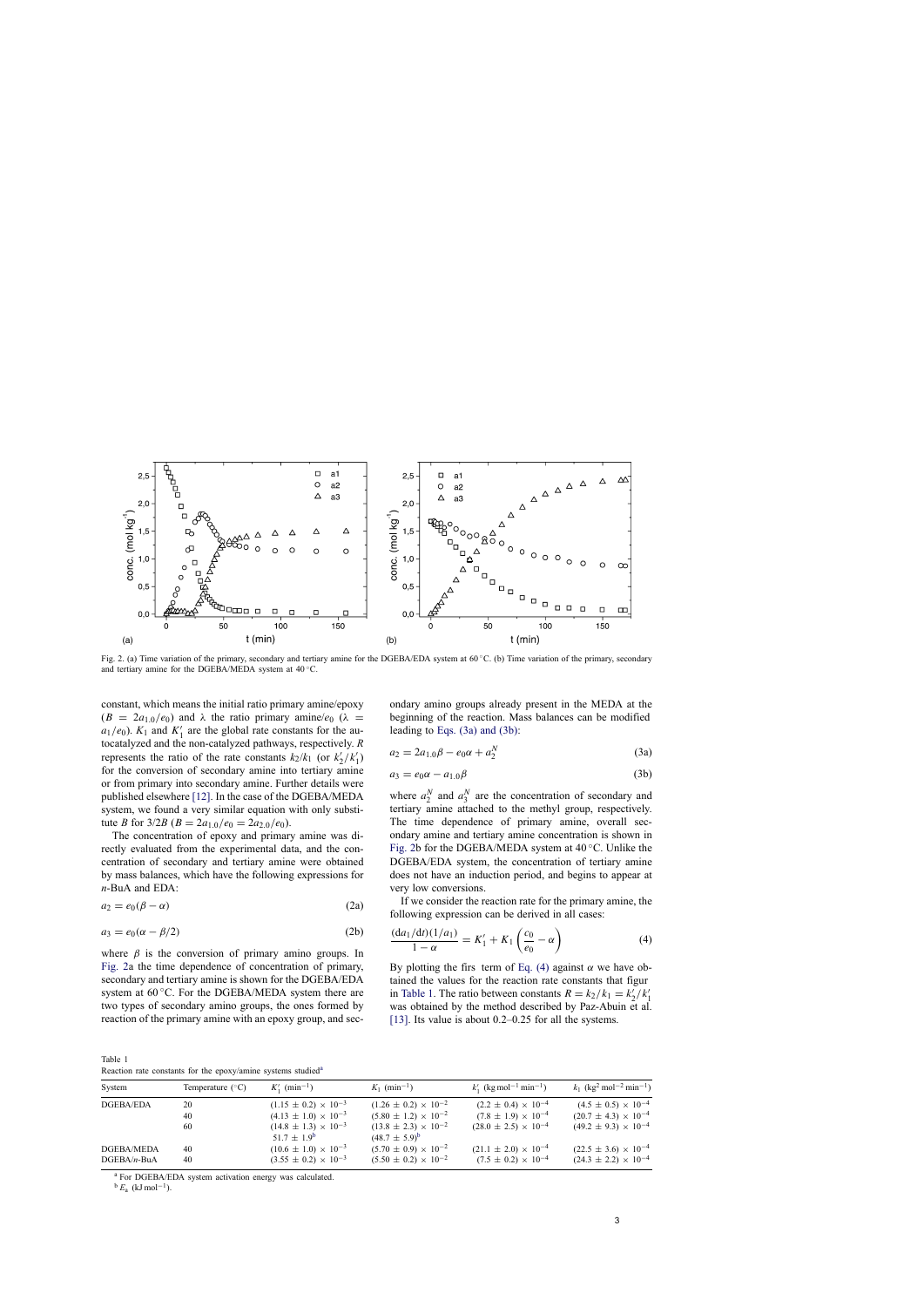From the results presented in [Table 1](#page-3-0) we can conclude the following features. (i) The reaction rate constants for the catalyzed processes are two times higher than the ones for the non-catalyzed processes. (ii) Good agreement between constants at 40 ◦C with *n*-BuA and EDA as hardeners shows that the initial reaction mechanism is the same and, therefore, independent of amine functionality. (iii) The reaction rate constant for the system DGEBA/MEDA strongly disagrees with the above mentioned, being greater for the non-catalyzed process. The methyl substituent on the amino group seems to increase the reaction rate only for the non-catalyzed process. That means that a kinetic model based on similar reactivities for all the secondary amino groups is not accurate.

### *3.1.3. Autoacceleration*

The theoretical curves obtained using the rate constants shown in [Table 1](#page-3-0) provide good fit till  $\alpha$  < 0.3, except for DGEBA/MEDA system, where  $\alpha_{exp}$  is always above the predicted. An autoacceleration phenomenon was observed and was interpreted in terms of an excluded volume factor, *f*, define as  $f = 1/(1 - V_{ex}/V_T)$  [\[12\],](#page-5-0) where  $V_T$  is the total volume in the reaction mixture and  $V_{ex}$  the excluded volume to the surplus reactants. That is,  $V_{ex}$  is the volume occupied by branched high molecular weight species. We can now defin an effective concentration *c*∗ of epoxy and amine define as  $c^* = cf$  and the kinetic equation (1) is modifie by multiplying the reaction rate constants  $K'_1$  and *K*<sup>1</sup> by the *f* factor squared and cubed, respectively.

For the initial mixture  $f = 1$ , and it increases gradually with the conversion till a point where the reaction becomes diffusion-controlled. In Fig. 3 fit of the modifie [Eq. \(1\)](#page-2-0) to the experimental data for DGEBA/EDA and DGEBA/*n*-BuA at 40 ◦C are represented.

The beginning of the diffusion-controlled region is clearly observed on the cross-linked system. For the non-crosslinked system, good fit are achieved during the entire interval. Nevertheless, for DGEBA/EDA, predictions clearly lead to higher conversions than the experimental ones for  $\alpha$  > 0.40 at 20 °C,  $\alpha$  > 0.55 at 40 °C and  $\alpha$  > 0.62 at  $60^{\circ}$ C, in other words, at conversions 20% below the ultimate conversion for each temperature.

#### *3.2. Diffusion-controlled region*

Diffusion-controlled kinetic rate constants were included applying the Rabinovitch model [\[14\]:](#page-5-0)

$$
\frac{1}{K_{\rm E}} = \frac{1}{K} + \frac{1}{K_{\rm D}}\tag{5}
$$

where  $K_{\rm E}$  is the overall rate constant, *K* the rate constant (chemical) and  $K<sub>D</sub>$  the diffusion-controlled rate constant. We can now replace  $K_1$  and  $K'_1$  with  $K_E$  and  $K'_E$  in [Eq. \(1\). O](#page-2-0)ne assumes bimolecular mechanism for the two processes. That can be done because the catalyzed process consists really of a fast activation stage followed by a slow reaction stage [\[15\]. H](#page-5-0)ere  $K_{\rm E}$  and  $K'_{\rm E}$  have the following expressions, where  $k_d$  and  $k_{dc}$  are the diffusion-controlled rate constant for the non-catalyzed and the autocatalyzed process, respectively

$$
K'_{\rm E} = e_0 \left( \frac{1}{k'_1 f^2} + \frac{1}{k_{\rm d}} \right)^{-1} \tag{6a}
$$

$$
K_{\rm E} = e_0^2 \left( \frac{1}{k_1 f^3} + \frac{e_0}{k_{\rm dc}} \right)^{-1}
$$
 (6b)

Analytical solution for the above mentioned equations is not possible. A non-linear Newton algorithm was used to fin numerical solutions. [Fig. 4](#page-5-0) shows the values obtained for  $k_d$  and  $k_{dc}$  for the system DGEBA/EDA at 60 °C. One observes that initially only  $k_{dc}$  decreases with conversion whereas  $k_d$  remains unchanged and its value is near 1. According to this result, diffusion control in the early stage is of the vitrificatio region acts over the autocatalyzed path but, at a certain conversion (marked with a row in the figure) the non-catalyzed path begins to be diffusion-controlled too. This conversion is 0.76 for curing at  $60^{\circ}$ C, 0.70 for curing at 40 °C and 0.57 for curing at 20 °C, which corresponds to



Fig. 3. Time variation for epoxy conversion at 40 ◦C: (a) DGEBA/EDA at 40 ◦C; (b) DGEBA/*n*-BuA at 40 ◦C. Fit lines were made by plotting [Eq. \(1\)](#page-2-0) modifie with *f* factor (see text).